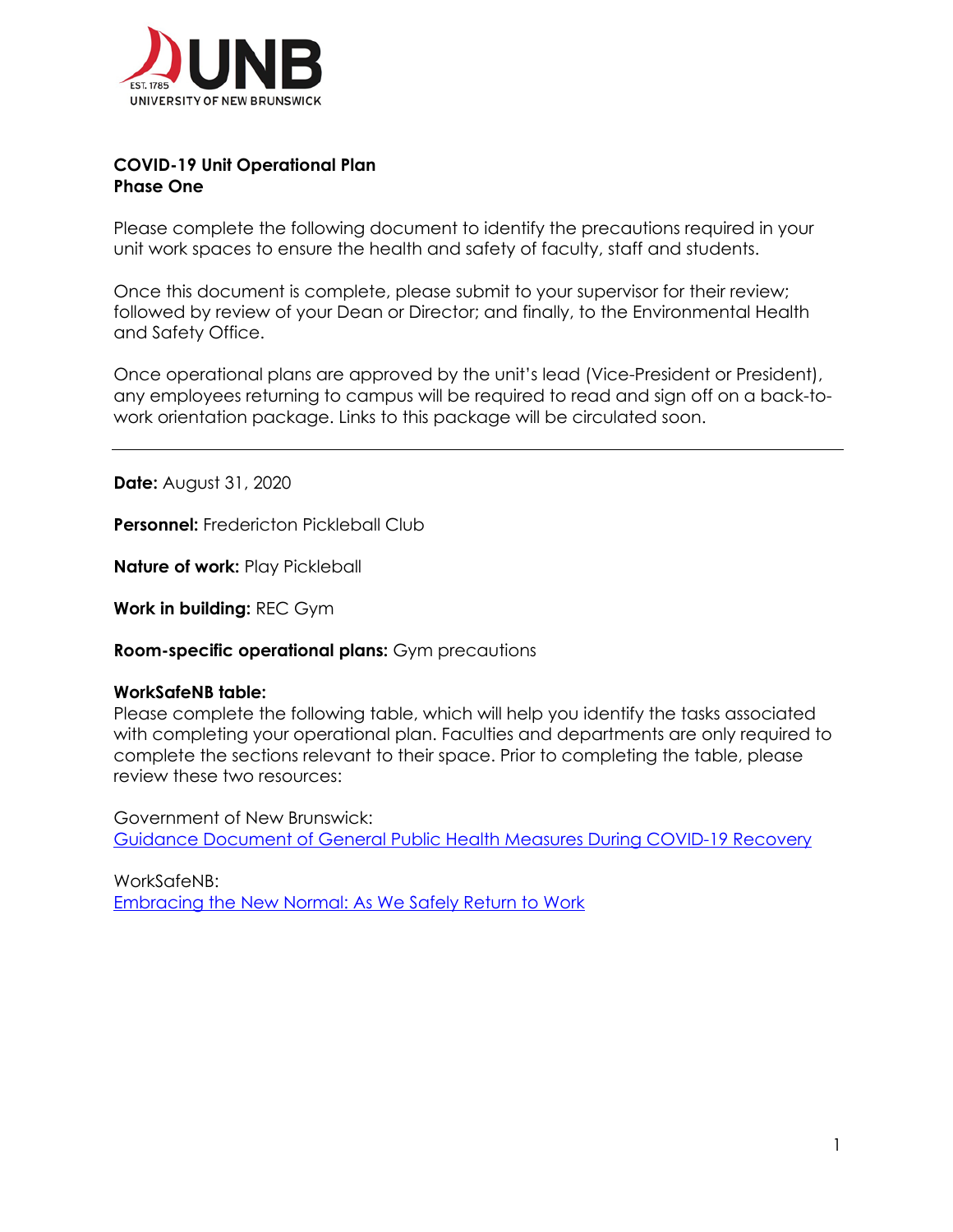## **EMBRACING THE NEW NORMAL** AS WE SAFELY RETURN TO WORK **Details of Resources Implementation How is it Status**  (Examples, (PPE Specifics, **communicated?**  (Done, In **Action Items** Templates, Guidance Frequency, Policy (Poster, Training, Progress, Not Documents) Name, Process, Verbal Notice) Started, N/A) etc.) **Public Health Requirements (applies to EVERY workplace)** Done – FPC Risk Assessment Every signs in and Email, Website has a COVID **Risk Assessment** Guideline Health agrees to follow and Facebook Operational **Canada** the Plan Plan Complete a risk assessment to determine the engineering, administrative controls and/or PPE complete a risk assessment to determine the engineering, administrative controls and/or PTE<br>controls necessary to mitigate the risk of COVID-19 exposure. Determine whether you need isolation elements as part of the operational plan for your Isolation for Out-of-Sign-in Email, website Effiall, website<br>and Facebook Done workplace. For requirements, see page 14 of the *Embracing the New Normal* guide. Province Workers form Questionnaire **Physical Distancing** Implement a two-metre physical distance protocol. Done<br>All FPC • Consider both employees and visitors/customers. members Will sit apart to honour • Arrange furniture to promote the two-metre rule. Physical Distancing social distancing • Provide visual cues (ensure two-metre markings on floor, directional movement for Provide visual cues (ensure wo-mede markings on noor, directional movement for<br>patrons, no-stopping areas in narrow hallways, etc.). • Determine if installation of physical barriers such as partitions or Plexiglas is feasible. N/A N/A Establish a protocol to ensure people don't congregate in groups (stagger start and break times, Establish a protocol to ensure people don't congregate in groups (stagger start and break times, NorkSafeNB FAQ<br>virtual rather than in-person meetings, limit access to common areas, etc.). Evaluate options to reduce staff onsite, such as having some staff work from home, changing shift times and, implementing flexible work hours.<br>Shift times and, implementing flexible work hours. Evaluate the risk of employees coming closer than two metres in all parts of the facility. Stairwells, entry and exit points and narrow hallways can present a challenge. Consider N/A implementing one-way traffic zones where possible (one stairwell for walking up, a different one for walking down). **Hand and Respiratory Hygiene** FPC COVID-!9 Promote frequent handwashing. Operational Plan Done **Handwashing Poster** Have handwash stations readily available and equipped with running hot/cold water and nave handwash stations readily available and equipped with furthing noticold water and<br>adequate soap and paper towel. N/A FPC COVID-!9 Have minimum 60% alcohol-based hand sanitizer readily available. Hand Sanitizer Poster Hand Sanitizer Poster Hand Sanitizer Poster Operational Plan Done provided on site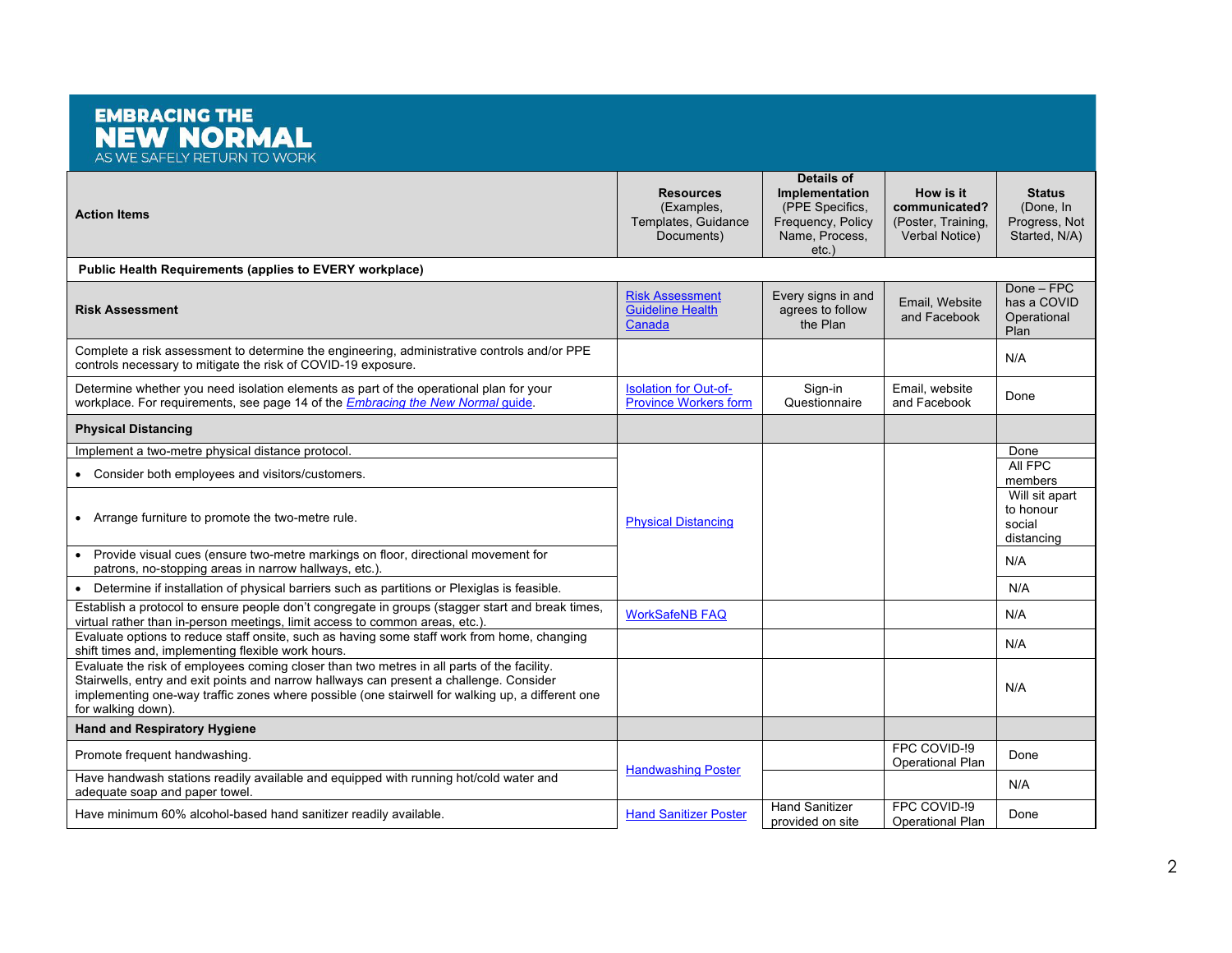| Communicate frequently about good respiratory hygiene/cough etiquette.                                                                              | <b>Protect vourself and</b><br>others        | FPC COVID-!9<br>Operational Plan | Done |
|-----------------------------------------------------------------------------------------------------------------------------------------------------|----------------------------------------------|----------------------------------|------|
| Evaluate the workplace for shared objects and common areas and increase frequency of<br>cleaning of touched surfaces/objects (minimum twice daily). | Cleaning and<br>Disinfection for<br>COVID-19 |                                  | N/A  |

| <b>EMBRACING THE</b><br><b>NEW NORMAL</b><br>AS WE SAFELY RETURN TO WORK                                                                                                                  |                                                                     |                                                                                                        |                                                                    |                                                              |
|-------------------------------------------------------------------------------------------------------------------------------------------------------------------------------------------|---------------------------------------------------------------------|--------------------------------------------------------------------------------------------------------|--------------------------------------------------------------------|--------------------------------------------------------------|
| <b>Action Items</b>                                                                                                                                                                       | <b>Resources</b><br>(Examples,<br>Templates, Guidance<br>Documents) | Details of<br><b>Implementation</b><br>(PPE Specifics,<br>Frequency, Policy<br>Name, Process,<br>etc.) | How is it<br>communicated?<br>(Poster, Training.<br>Verbal Notice) | <b>Status</b><br>(Done, In<br>Progress, Not<br>Started, N/A) |
| <b>Public Health Requirements (applies to EVERY workplace)</b>                                                                                                                            |                                                                     |                                                                                                        |                                                                    |                                                              |
| <b>Screening and Monitoring</b>                                                                                                                                                           |                                                                     |                                                                                                        |                                                                    |                                                              |
| Determine if your workplace must implement a passive or active screening process. For more<br>information on active screening, see page 11 of the <i>Embracing the New Normal guide</i> . | <b>Screening tool</b>                                               | FPC COVID-19<br>Operational Plan                                                                       | Email, website<br>and Facebook                                     | Done                                                         |
| Prepare for the possibility that an employee tests positive for COVID-19 and may have been in<br>the workplace. Inform your employees of the procedures to be followed.                   | <b>WorkSafeNB FAQ</b>                                               |                                                                                                        |                                                                    | N/A                                                          |
| Receiving payment for good and services                                                                                                                                                   |                                                                     |                                                                                                        |                                                                    |                                                              |
| Use electronic payment devices (if possible). We encourage you to use the tap option or<br>clean devices after each use.                                                                  |                                                                     |                                                                                                        |                                                                    | N/A                                                          |
| • If you must handle money, ensure regular handwashing and have<br>minimum 60% alcohol-based hand sanitizer readily available.                                                            |                                                                     |                                                                                                        |                                                                    | N/A                                                          |
| <b>Cleaning and Disinfection</b>                                                                                                                                                          | <b>Cleaning and</b><br><b>Disinfection for</b><br>COVID-19          |                                                                                                        |                                                                    |                                                              |
| Ensure availability of all necessary supplies for cleaning and disinfecting.                                                                                                              |                                                                     | <b>Hand Sanitizer</b><br>provided                                                                      | Email, website<br>and Facebook<br>and word of<br>mouth onsite      | Done                                                         |
| Washrooms                                                                                                                                                                                 |                                                                     |                                                                                                        |                                                                    | N/A                                                          |
| Equip with hot and cold running water under pressure, liquid soap, paper towel, toilet paper<br>and garbage containers where possible.                                                    |                                                                     |                                                                                                        |                                                                    | N/A                                                          |
| Hand-washing posters must be posted.                                                                                                                                                      | <b>Handwashing Poster</b>                                           |                                                                                                        |                                                                    | N/A                                                          |
| If multiple stalls and sinks are provided in washrooms, consider whether you need to limit<br>access through maximum numbers allowed in the space at one time.                            |                                                                     |                                                                                                        |                                                                    | N/A                                                          |
| <b>Additional Considerations:</b>                                                                                                                                                         |                                                                     |                                                                                                        |                                                                    |                                                              |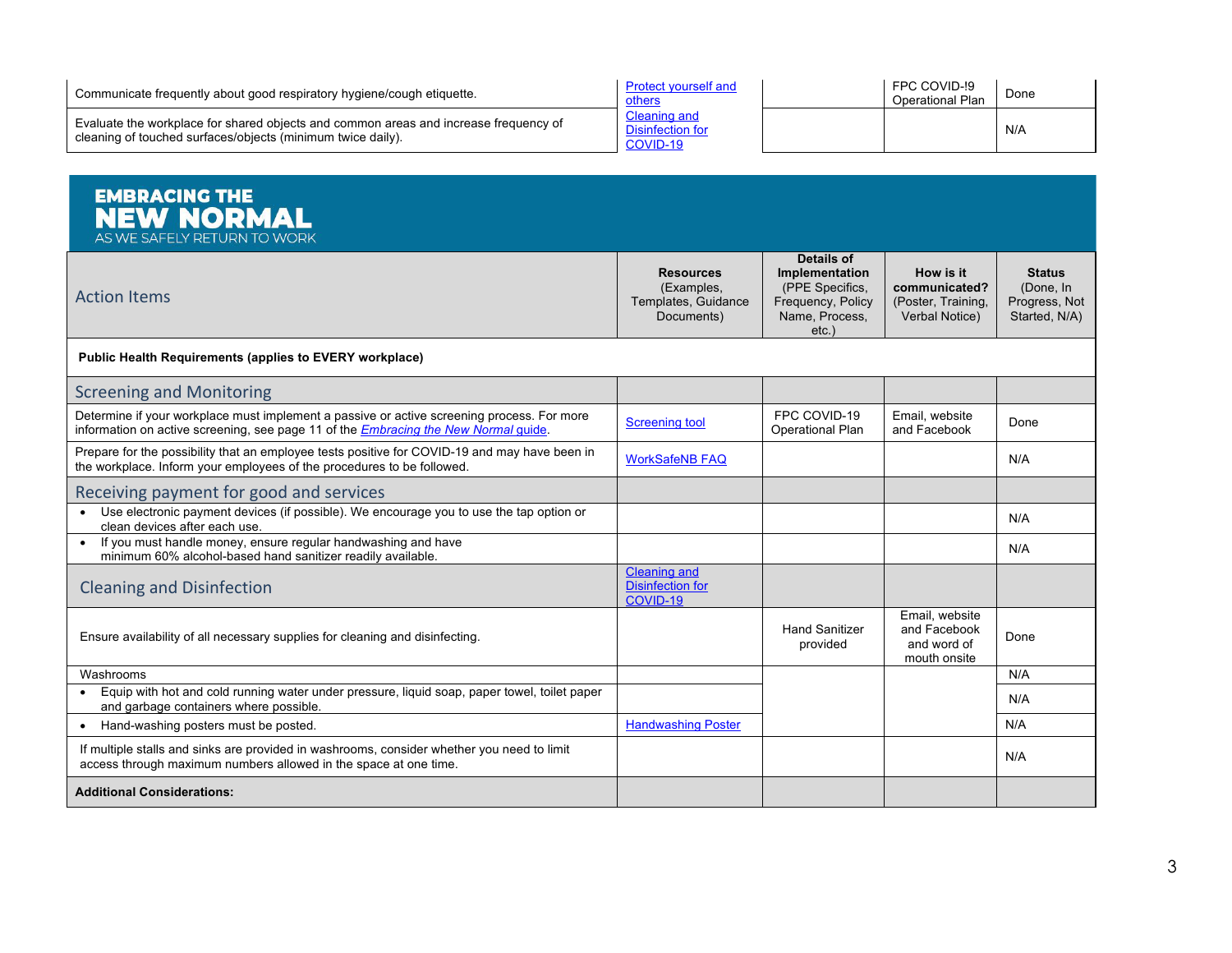| Use non-medical face coverings for employees, clients and visitors to minimize the risk of<br>transmitting COVID-19.<br>Develop procedures for selection, use, decontamination (if applicable), storage, handling,<br>limitations, inspection requirements, change-out requirements and employee training, if<br>coverings are used. | <b>Health Canada</b><br>information on<br>non-medical masks<br>and face coverings |                                                                                                       |                                                                    | N/A                                                          |
|--------------------------------------------------------------------------------------------------------------------------------------------------------------------------------------------------------------------------------------------------------------------------------------------------------------------------------------|-----------------------------------------------------------------------------------|-------------------------------------------------------------------------------------------------------|--------------------------------------------------------------------|--------------------------------------------------------------|
| Consider implementing a self-isolation unit. Isolate persons showing signs of COVID-19<br>immediately at the workplace. Keep the person isolated until they are picked up to avoid<br>contaminating others.                                                                                                                          |                                                                                   |                                                                                                       |                                                                    | N/A                                                          |
| Provide mental health support to all workers, including access to an employee assistance<br>program (EAP) or information on public health supports, if available.                                                                                                                                                                    | <b>GNB Mental Health</b><br><b>Resource</b>                                       |                                                                                                       |                                                                    | N/A                                                          |
| <b>EMBRACING THE</b><br><b>NEW NORMAL</b><br>AS WE SAFELY RETURN TO WORK                                                                                                                                                                                                                                                             |                                                                                   |                                                                                                       |                                                                    |                                                              |
| <b>Action Items</b>                                                                                                                                                                                                                                                                                                                  | <b>Resources</b><br>(Examples,<br>Templates, Guidance<br>Documents)               | Details of<br><b>Implementation</b><br>(PPE Specifics,<br>Frequency, Policy<br>Name, Process,<br>etc. | How is it<br>communicated?<br>(Poster, Training,<br>Verbal Notice) | <b>Status</b><br>(Done, In<br>Progress, Not<br>Started, N/A) |
| <b>Public Health Requirements (applies to EVERY workplace)</b>                                                                                                                                                                                                                                                                       |                                                                                   |                                                                                                       |                                                                    |                                                              |
| If your workplace CANNOT ensure minimal interaction of people within two metres of each other - the requirements listed below must be implemented                                                                                                                                                                                    |                                                                                   |                                                                                                       |                                                                    |                                                              |
| Where feasible, install physical barriers (clear plastic quard, cubicle walls of appropriate design,<br>curtains).                                                                                                                                                                                                                   |                                                                                   |                                                                                                       |                                                                    | N/A                                                          |
| If physical barriers are not possible:                                                                                                                                                                                                                                                                                               |                                                                                   |                                                                                                       |                                                                    | N/A                                                          |
| • Implement active screening processes.                                                                                                                                                                                                                                                                                              |                                                                                   |                                                                                                       |                                                                    | N/A                                                          |
| • Implement enhanced handwashing and sanitation/cleaning practices in shared areas and for<br>shared items.                                                                                                                                                                                                                          | <b>Cleaning and</b><br>Disinfection for<br>COVID-19                               | Hand sanitizer<br>located at sign-in<br>station                                                       | Email, website<br>and Facebook<br>and visible on<br>site.          | Done                                                         |
| Provide personal protective equipment such as:                                                                                                                                                                                                                                                                                       |                                                                                   |                                                                                                       |                                                                    | N/A                                                          |
| • Hand protection (nitrile, rubber or latex gloves)                                                                                                                                                                                                                                                                                  | <b>OHS Guide-PPE</b>                                                              |                                                                                                       |                                                                    | N/A                                                          |
| • Eye protection (safety glasses, goggles or face shield)                                                                                                                                                                                                                                                                            |                                                                                   |                                                                                                       |                                                                    | N/A                                                          |
| • Other PPE as determined necessary through the risk assessment                                                                                                                                                                                                                                                                      |                                                                                   |                                                                                                       |                                                                    | N/A                                                          |
| In areas/rooms where minimal interaction of people within two metres of each other is not<br>possible, maintain a visitor and employee log. This must be made available to Public Health for<br>contact tracing purposes if it's identified that a person who tested positive for COVID-19 was<br>present in that area.              |                                                                                   |                                                                                                       | Sign-in and Sign-<br>out log is kept.                              | Done                                                         |
| <b>Additional Protection</b>                                                                                                                                                                                                                                                                                                         |                                                                                   |                                                                                                       |                                                                    |                                                              |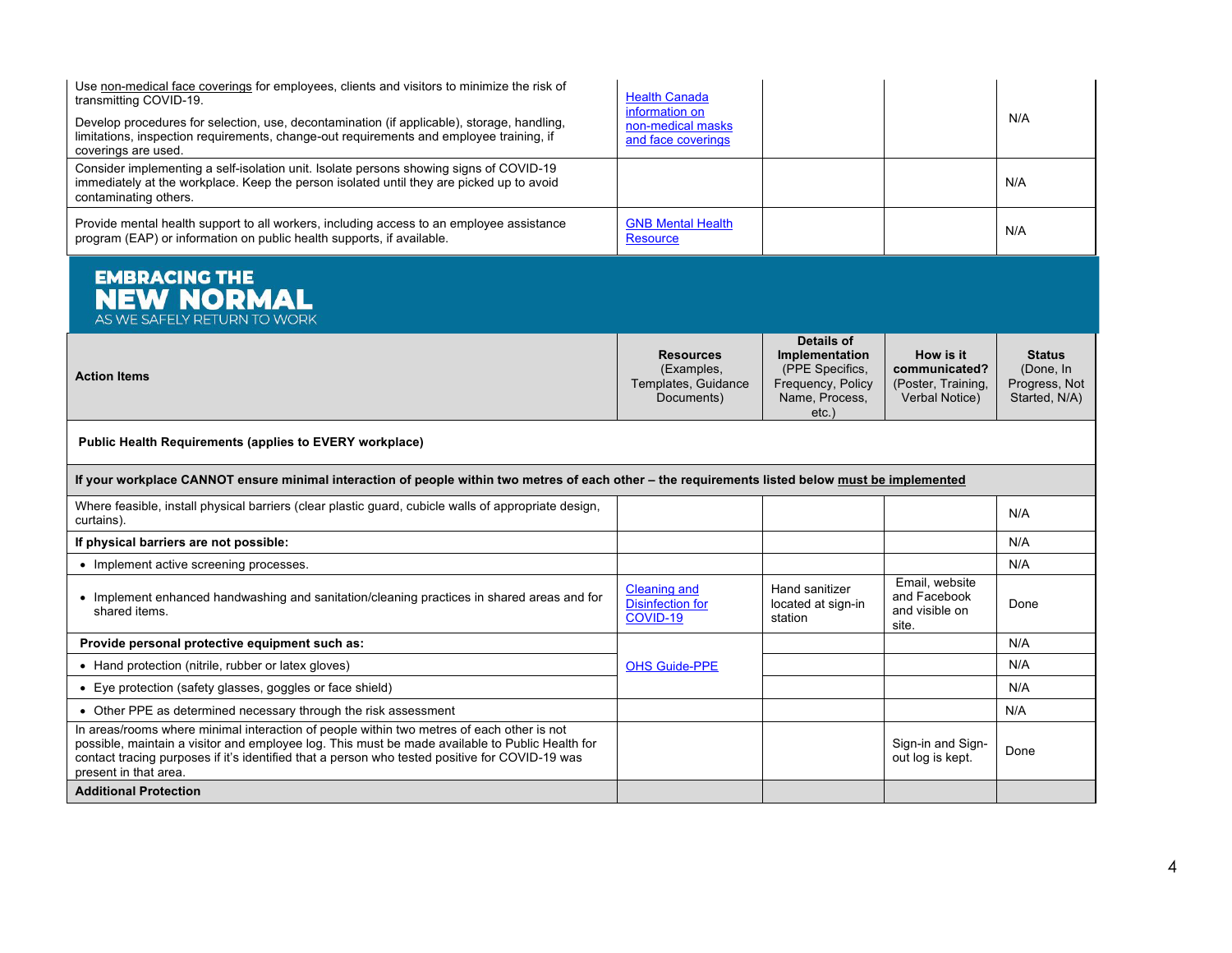Use non-medical face coverings for employees, clients and visitors to minimize the risk of transmitting COVID-19.

Develop procedure for selection, use, decontamination (if applicable), storage, handling, limitations, inspection requirements, change-out requirements and employee training, if face coverings are used.

| <b>Health Canada</b><br>information on<br>non-medical masks<br>and face coverings |  |  | N/A |
|-----------------------------------------------------------------------------------|--|--|-----|
|-----------------------------------------------------------------------------------|--|--|-----|

| <b>EMBRACING THE</b><br><b>NEW NORMAL</b><br>AS WE SAFELY RETURN TO WORK                                                                                    |                                                                     |                                                                                                    |                                                                    |                                                              |
|-------------------------------------------------------------------------------------------------------------------------------------------------------------|---------------------------------------------------------------------|----------------------------------------------------------------------------------------------------|--------------------------------------------------------------------|--------------------------------------------------------------|
| <b>Action Items</b>                                                                                                                                         | <b>Resources</b><br>(Examples,<br>Templates, Guidance<br>Documents) | Details of<br>Implementation<br>(PPE Specifics,<br>Frequency, Policy<br>Name, Process,<br>$etc.$ ) | How is it<br>communicated?<br>(Poster, Training,<br>Verbal Notice) | <b>Status</b><br>(Done, In<br>Progress, Not<br>Started, N/A) |
| Occupational Health and Safety Act and Regulation Requirements                                                                                              |                                                                     |                                                                                                    |                                                                    |                                                              |
| Communicate to employees and supervisors their responsibilities under the OHS Act and<br>regulations.                                                       | <b>OHS Guide-Three</b><br><b>Rights</b>                             |                                                                                                    |                                                                    | N/A                                                          |
| Communicate to all employees their three rights under the OHS Act.                                                                                          | <b>Guide to Legislation -</b><br><b>Three Rights</b>                |                                                                                                    |                                                                    | N/A                                                          |
| Provide employee orientation, information and training on the new policies and processes<br>implemented regarding COVID-19.                                 | <b>OHS Guide-New</b><br><b>Employee Orientation</b>                 |                                                                                                    |                                                                    | N/A                                                          |
| Provide employee training on the work refusal process.                                                                                                      | <b>Right to Refuse</b>                                              |                                                                                                    |                                                                    | N/A                                                          |
| Keep records of visitor and employee log (with confirmation those individuals were actually<br>screened), as well as orientation, training and inspections. |                                                                     |                                                                                                    |                                                                    | Done                                                         |
| Ensure supervisors are knowledgeable of guidelines and processes established by Public<br>Health.                                                           |                                                                     |                                                                                                    |                                                                    | N/A                                                          |
| Ensure all employees receive information, instruction and training on the personal protective<br>equipment required to protect against COVID-19.            |                                                                     |                                                                                                    |                                                                    | N/A                                                          |
| Provide, maintain and make available personal protective equipment.                                                                                         |                                                                     |                                                                                                    |                                                                    | N/A                                                          |
| Implement a disciplinary process for correction of employee violations of company policies and<br>procedures.                                               |                                                                     |                                                                                                    |                                                                    | N/A                                                          |
| Consult on any new policies and processes established in relation to COVID-19 (JHSC or health<br>and safety representative, if any, or employees).          | <b>OHS Guide-JHSC</b>                                               |                                                                                                    |                                                                    | N/A                                                          |
| Provide competent and sufficient supervision to ensure employees are complying with policies,<br>procedures and processes established.                      | <b>OHS Guide topic-</b><br><b>Supervision</b>                       |                                                                                                    |                                                                    | N/A                                                          |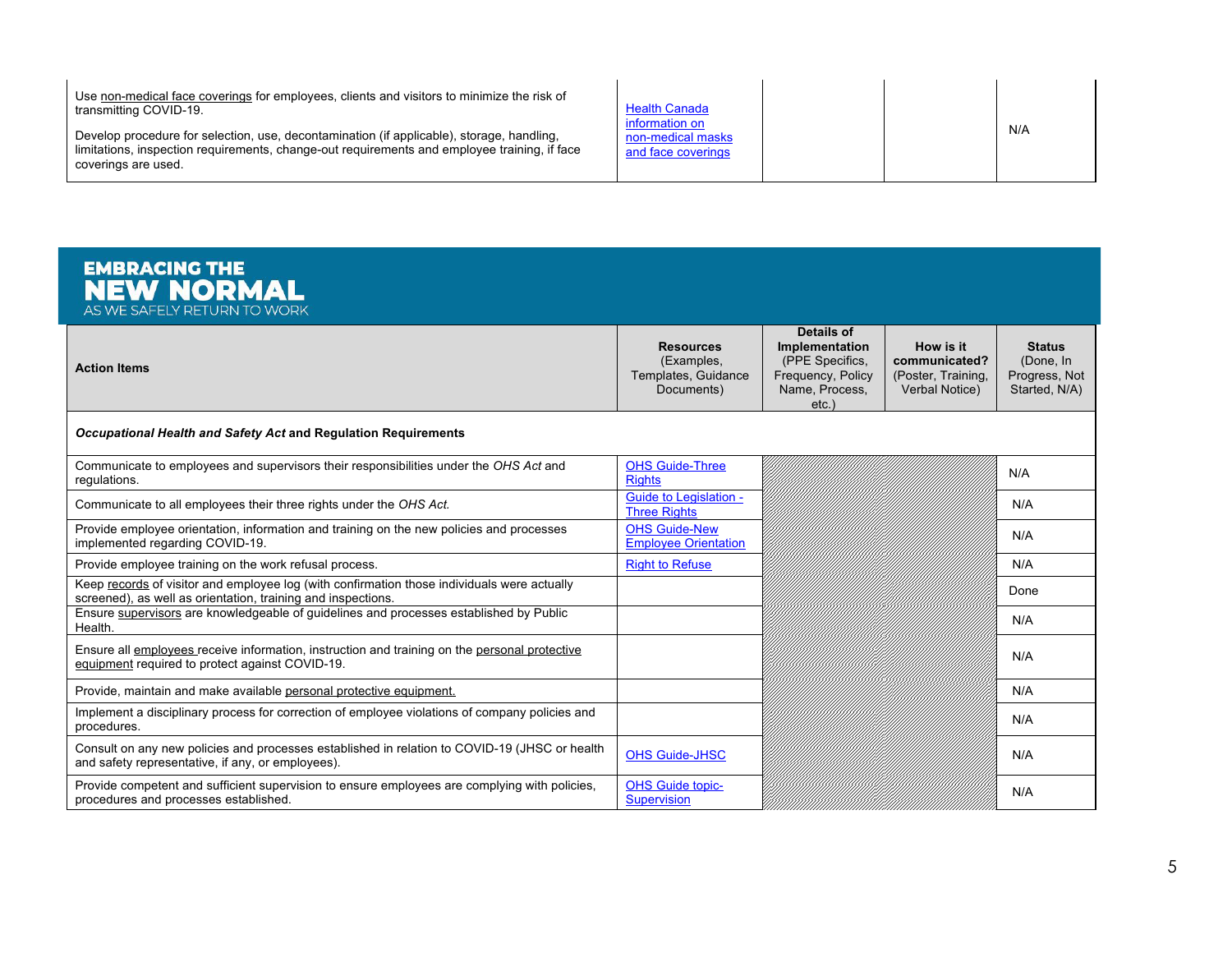| Communicate to all staff the requirement to co-operate with Public Health if there is a suspected<br>or confirmed case of COVID-19 in the workplace. Public Health will advise the employee and/or<br>the employer if there is a need to communicate with the employer or workforce during contact<br>tracing. If the employer is advised of a positive case, they must then report it to WorkSafeNB. | <b>WorkSafeNB FAQ</b> |  |  | N/A |  |
|-------------------------------------------------------------------------------------------------------------------------------------------------------------------------------------------------------------------------------------------------------------------------------------------------------------------------------------------------------------------------------------------------------|-----------------------|--|--|-----|--|
| Include guidance that is not provided in this template and is recommended by your industry association or other resources.                                                                                                                                                                                                                                                                            |                       |  |  |     |  |
|                                                                                                                                                                                                                                                                                                                                                                                                       |                       |  |  |     |  |
| Sector Specific Additional Resources                                                                                                                                                                                                                                                                                                                                                                  |                       |  |  |     |  |